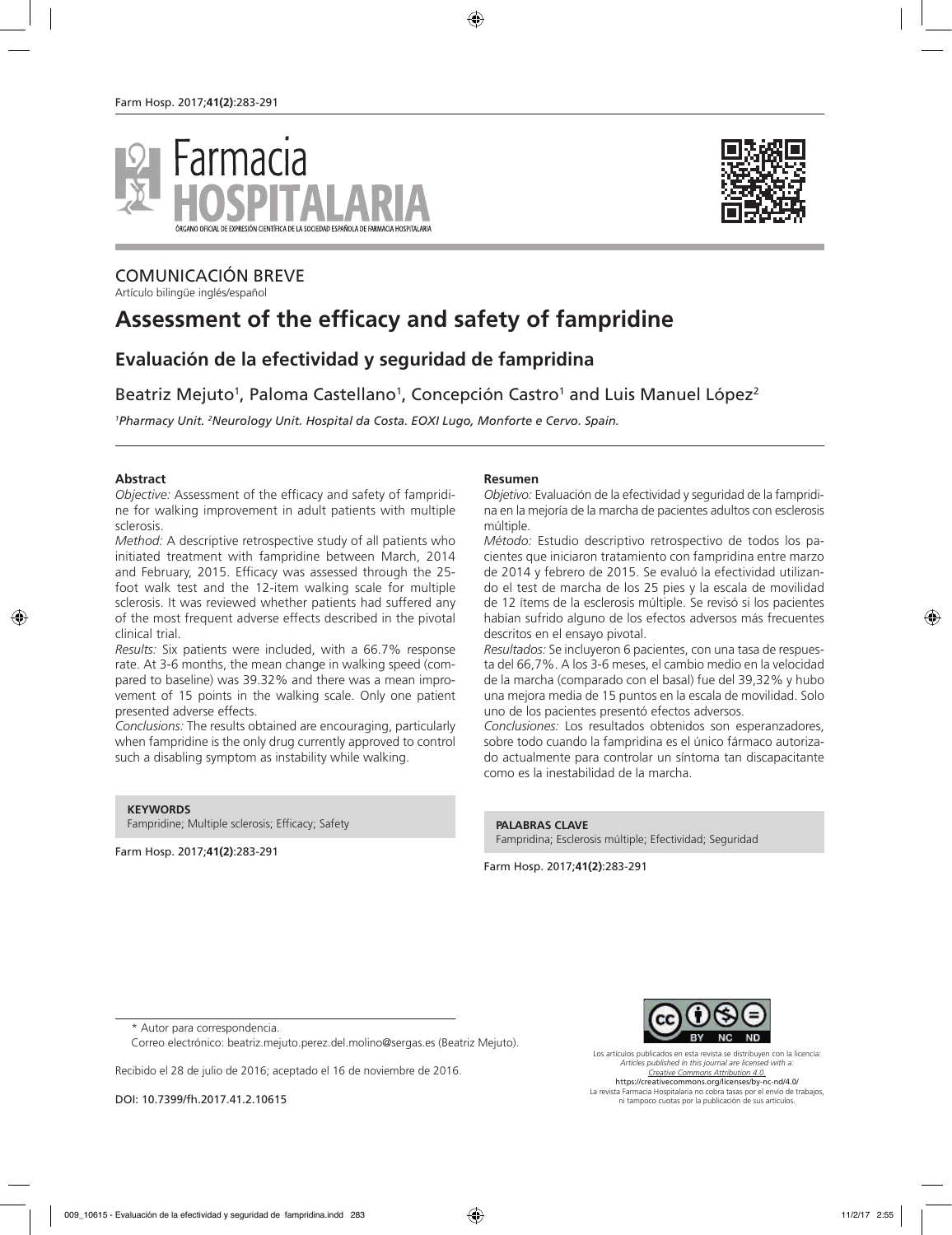## **Introduction**

Multiple Sclerosis (MS) is a demyelinating disease of the Central Nervous System (CNS), which will typically present initially as flares with different symptoms that vary based on the location and extent of the episode. Over the years, in approximately half of the patients, the disease evolves from flares to a progressive stage which causes an increasing level of disability, with a major impact in the quality of life and productive capa $city$  of patients<sup>1</sup>.

Symptoms are very diverse, because the nerves in any part of the brain or the bone marrow can be affected; therefore, there can be visual disorders, walking alterations, sensitive disorders, and urinary problems, among others<sup>1</sup>. This condition is one of the most frequent causes for disability in young adults. It presents numerous consequences, and mobility reduction is one of the most negative aspects both at psychological and physical level.

During the past 20 years, researchers have made great advances in MS treatment, due to their increased knowledge about the immune system and the ability of using Magnetic Resonance Imaging (MRI) to monitor the disease. Until some years ago, the therapies approved by the European Union Agency (EMA) for MS treatment were disease modifying medications (immunomodulators and immunosuppressants). In recent years, the pharmaceutical industry has conducted research for the development of new molecules that can improve the symptoms caused by MS, and thus improve the quality of life of patients<sup>2</sup>. The new drugs for the improvement of MS symptoms (tetrahydrocannabinol / cannabidiol and fampridine) are some of the latest achievements for patients with this disease. Fampridine represents a major advance: it is the first drug marketed for improving one of the most disabling symptoms presented by MS patients: walking disability, which over 70% of patients report as a symptom of their disease. The Spanish Agency of Medicines and Medical Devices (AEMPS) authorized its marketing in 2012.

Fampridine (4-aminopyridine) acts by blocking potassium channels, reducing the leakage of the ion flow through these channels, and thereby prolonging repolarization and enhancing action potential formation in demyelinated axons and neurological function. Presumably, by enhancing action potential formation, more impulses might be conducted in the central nervous system, thus improving walking speed, and at the same time reducing the sensation of rigidity and spasticity<sup>3</sup>.

The objective of this study was to evaluate the efficacy and safety in adult patients who initiated treatment with fampridine for walking improvement, through the 25-foot walk test (T25FW) and the 12-item multiple sclerosis walking scale (MSWS-12).

#### **Methods**

A descriptive retrospective study was conducted, including all patients diagnosed with MS who presented walk impairment and had initiated treatment with fampridine between March, 2014 and February, 2015. The dose was administered according to the product specifications: one 10mg tablet every 12 hours (one tablet in the morning and one tablet at night).

The inclusion criteria established in the protocol were: Relapsing-Remitting MS (RR-MS), Secondary Progressive MS (SP-MS) or Primary Progressive MS (PP-MS), presenting walk disability; >18-year-old patients, with creatinine clearance > 80 ml/min, without previous history of epileptic episodes, and no treatment with inhibitors of type 2 organic anion transporters (OATs-2).

Walk disability was evaluated through the Expanded Disability Status Scale (EDSS), and those patients with a final score from 4 to 7 were included.

The following variables for each patient were collected, after review of the electronic clinical record from SERGAS (IANUS®): gender, age, type of MS, concomitant immunomodulator therapy (interferon beta, glatiramer acetate, or natalizumab), disease duration, EDSS score, T25FW test and MSWS-12 scale. These two latter items were evaluated before treatment initiation, at 14 days and at 3 or 6 months in patients who had completed this period at the time of data analysis.

The T25FW test quantifies lower limb function and mobility, and consists in walking a 25-foot (7,625 m) course and timing it. The patient is placed in one end of the course, and must walk as quickly as possibly, but safely. The time is calculated from the initiation of the instruction to start and ends when the patient has reached the 25-foot mark4 . The MSWS-12 questionnaire consists of 12 questions about the walking limitations caused by MS during the last two weeks, and patients must answer on a 1 to 5 score, where 1 is not at all, 2 is a little, 3 is moderately, 4 is quite a lot, and 5 is extremely.

The efficacy criteria considered were:  $\geq$  20% increase in speed in the T25FW test, and  $\geq 6$  point reduction in the MSWS-12 scale. These clinical benefits had to be observed in the first visit after treatment initiation (week 2); in this case, patients were considered responders, and fampridine treatment was continued. There was a new evaluation at month 3 or 6, and if this clinical improvement was not present, patients were considered non-responders, and treatment had to be discontinued.

Regarding safety, it was reviewed if patients had suffered any of the most frequent adverse effects described in the pivotal phase III clinical trial: urinary tract infection, falls, insomnia, headache, asthenia, dizziness, nausea, backache, balance disorders, upper respiratory tract infection, arthralgia, nasopharyngitis, and paresthesias<sup>5</sup>.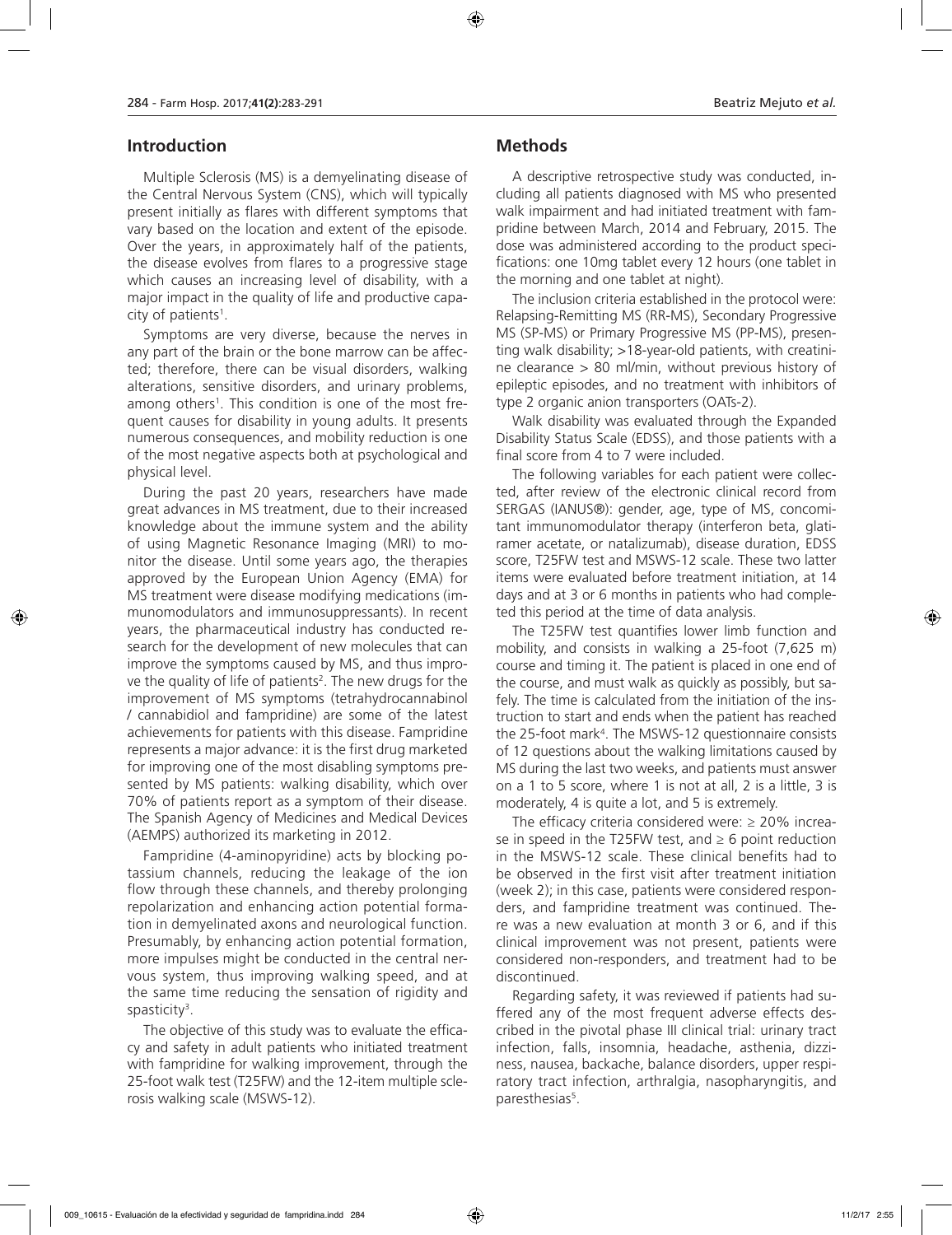The SPSS® program was used for the statistical study, conducting a descriptive analysis for all variables. Qualitative variables were analyzed by calculating absolute and relative frequencies (number and percentage), and quantitative variables were studied through mean and standard deviation.

## **Outcomes**

The number of patients who met the inclusion criteria for the study was of 6. Table 1 shows their demographical data, as well as diagnosis and treatment data and variables associated with the disease, and the breakdown of outcomes into responder and non-responder patients.

RR-MS was the most prevalent type; on the other hand, none of the patients had a PP-MS diagnosis. Three of the patients were receiving concomitant immunomodulator treatment; this number only represents 6.7% of those MS patients on immunomodulator treatment who are monitored in our Pharmacy Care Unit.

The first evaluation of drug efficacy was conducted for all patients at 14 days of treatment initiation. The response rate to treatment with fampridine according to protocol has been 66.7% (4 out of 6 patients). The second test was conducted in the four responder patients at 3 or 6 months since treatment initiation according to visit. The improvement obtained in the first review was sustained in the MSWS-12 scale, and even improved in the T25FW test (Table 2).

Regarding safety, only one patient presented adverse effects of mild intensity and without any impact on him, who did not need to discontinue treatment for this reason; three of these adverse effects had been described in the pivotal clinical trial (nausea, headache and nasopharyngitis), and another one had not been collected (diarrhoea).

## **Discussion**

MS affects more women than men; with an approximate 2:1 incidence ratio, though some data suggest that this ratio is even higher<sup>6</sup>. This proportion has been found in our study population, and both the mean 55-year-age of patients and the proportion by gender (33.3% men vs. 66.7% women) is similar to the data obtained in the clinical trials used for the authorization of fampridine by the EMA5,7.

Disease progression is a typical characteristic in PP-MS and SP-MS6 . In our case, the percentage of patients differs from those in the pivotal clinical trials MS-F2035 and MS-F2047 , with a higher number of patients with RR-MS (83.3% vs. 27% and 35.8%) and a lower number of patients with SP-MS (16.6% vs. 55% and 51,7%). However, the time of evolution of the disease since diagnosis is quite similar (11.5 years vs. 13.4 and 14.4 years). In our series, only 50% of patients were on treatment with some disease modifying drug, and this is lower than the 66% and 69.2% from the pivotal clinical trials and higher than the 30.8% in a German study<sup>8</sup>.

Currently, the most widely used way to evaluate walk in clinical practice is the T25FW test, included since 1994 within the Multiple Sclerosis Functional Composite to evaluate functionality in MS<sup>9</sup>. One of the questions we must ask is whether this test, used to assess the efficacy of fampridine both in clinical trials and in our case, has sufficient clinical relevance for its outcomes to be associated with an improvement in the ability to walk, quality of walk, resistance, and duration of effect. According to different studies, a ≥20% improvement in walking speed is considered clinically relevant, and correlates with improvements in the perception of the ability to walk (MSWS-12)<sup>10</sup>.

In the clinical trials conducted by Goodman et al., fampridine has demonstrated an improvement of

|                                                   | Total            | Responders       | Non-responders  |
|---------------------------------------------------|------------------|------------------|-----------------|
| Age in years mean±SD                              | $55.5 \pm 9.22$  | $56.5 \pm 11.56$ | $53.5 \pm 3.53$ |
| Gender in No. (%)                                 |                  |                  |                 |
| Men                                               | 2(33.3)          |                  | 0               |
| Women                                             | 4(66.7)          |                  |                 |
| MS Type in No. $(\%)$                             |                  |                  |                 |
| <b>RR</b>                                         | 5(83.3)          | $\overline{4}$   |                 |
| <b>SP</b>                                         | 1(16.6)          | $\overline{0}$   |                 |
| Concomitant<br>immunomodulator treatment          | $3(50\%)$        | 3                | 0               |
| Duration of the disease in years<br>$Mean \pm SD$ | $11.47 \pm 6.06$ | $11.7 \pm 7.09$  | $11.0 \pm 5.65$ |
| <b>EDSS Scale</b><br>$Mean \pm SD$                | $5.75 \pm 0.88$  | $5.62 \pm 1.11$  | $6 \pm 0.0$     |

**Table 1.** *Demographic, diagnostic and treatment data, and variables associated with the disease* 

MS: Multiple Sclerosis; SD: Standard Deviation.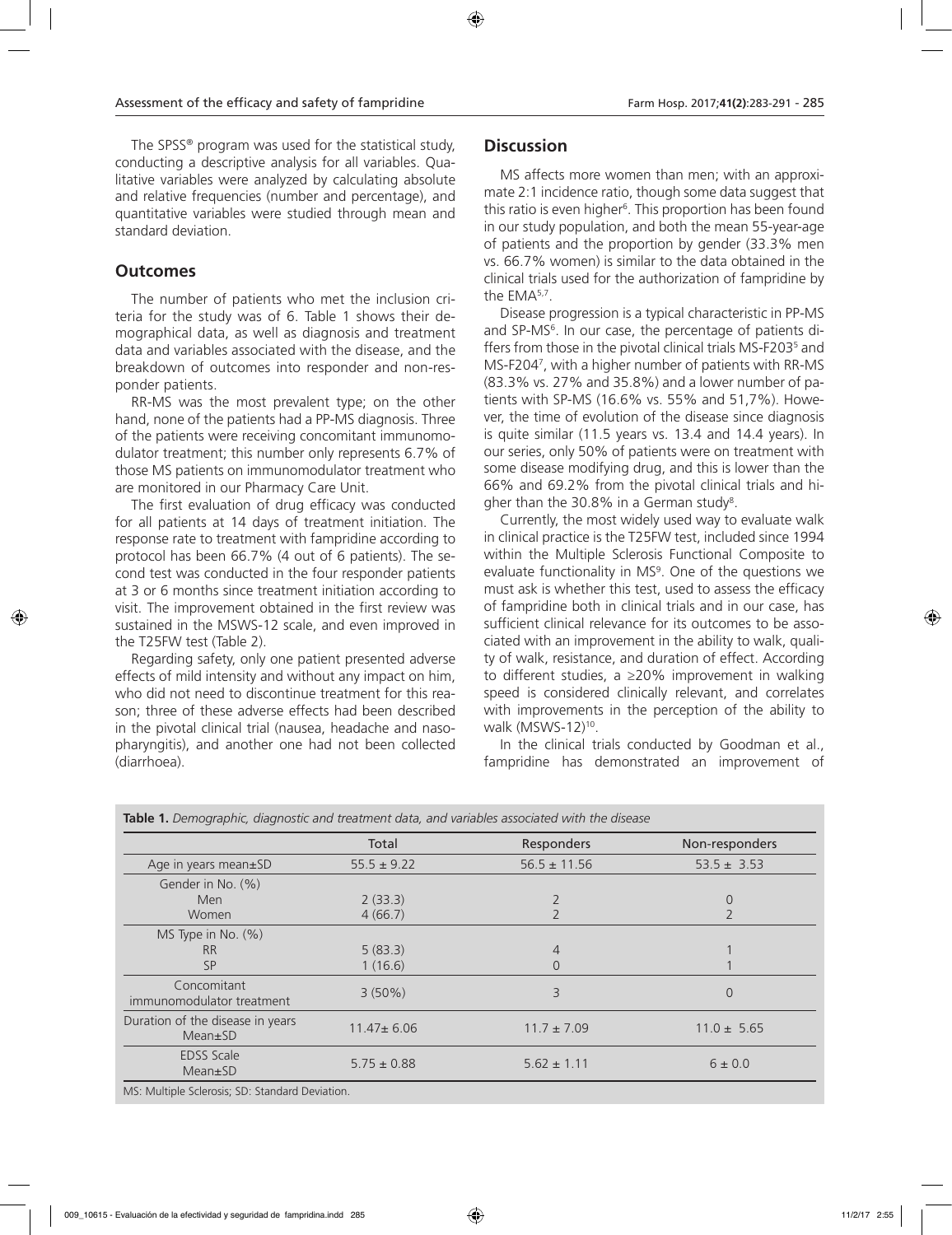|                                                                                    | Total            | Responders       | Non-responders   |
|------------------------------------------------------------------------------------|------------------|------------------|------------------|
| Basal T25FW (s)*<br>$mean \pm SD$                                                  | $18.72 \pm 5.07$ | $21.00 \pm 4.08$ | $14.15 \pm 4.03$ |
| T25FW at 14 days $(s)$<br>$mean \pm SD$<br>% mean change in walk speed             | $12.41 \pm 3.64$ | $11.75 \pm 0.35$ | $12.75 \pm 4.64$ |
| (vs. baseline)                                                                     | 33%              | 44%              | 9.89%            |
| T25FW at 3 months / 6 months $(s)$<br>$mean \pm SD$<br>% mean change in walk speed | $12.75 \pm 1.26$ | $12.75 \pm 1.26$ | <b>NA</b>        |
| (vs. baseline)                                                                     | 32.0%            | 39.29%           |                  |
| Basal MSWS-12 (scores)<br>$mean \pm SD$                                            | $53.66 \pm 5.01$ | $54.5 \pm 6.02$  | $52.0 \pm 2.83$  |
| MSWS-12 at 14 days (scores)<br>$mean \pm SD$                                       | $44.5 \pm 7.20$  | $40.75 \pm 5.5$  | 52.0             |
| MSWS-12 at<br>3 months / 6 months (scores)<br>$mean \pm SD$                        | $39.5 \pm 8.18$  | $39.5 \pm 8.18$  | N/A              |

SD: standard deviation; N/A: not applicable

around 25% in walking speed according to the T25FW test, in those patients with response to the drug 5,7. In our case, outcomes were slightly superior, with a 44% improvement at 14 days, and 39.6% at 3-6 months. In the timed test, those patients without response at 14 days presented a better basal outcome (14.15 s  $\pm$  4.03 vs.  $21.00 s \pm 4.08$ ).

In pivotal clinical trials<sup>5,7,</sup> the "ad hoc" analysis of aggregated data showed that those patients with response at the T25FW test (≥20%) also presented response at the MSWS-12 ( $\geq$ 6). In our study, responder patients for the T25FW test criterion were also responder for the MSWS-12 questionnaire, because they achieved an improvement of 13.75  $\pm$  0.52 points at the first control, and 15.5  $\pm$  2.16 at their second and third visit; these outcomes were quite higher than the 6 points required as the cut-off point to consider that there was response to treatment. The score in the MSWS-12 questionnaire at the initial visit of our patients was slightly inferior than that from patients included in pivotal clinical trials (53.66  $\pm$  5.01 vs. 70.7  $\pm$  18.6 and 73.8  $\pm$  17.8). These data are interesting, because in our study there were worse basal outcomes in the T25FW test than in the studies conducted by Goodman<sup>5</sup> (1.3 feet/s vs. 2.1 feet/s); however, the results from the MSWS-12 questionnaire were better. The perception of improvement in daily life that had been observed in pivotal studies was also achieved in our patients, with an approximate reduction by 6 and 14 points, respectively, in the group of responder patients, and 0.45 and 0 in non-responders.

Prugger and Berger conducted a study in 67 patients with MS<sup>11</sup>, previous to the requirement by the EMA to

re-evaluate at 2 weeks. They obtained a 32.8% efficacy in the T25FW test at 4 weeks of treatment, and 16.4% at 6 months; in both cases, their data are lower than ours. On the contrary, a French study conducted with 112 patients with MS<sup>12</sup>, and a Slovenian study conducted with 30 patients<sup>13</sup>, obtained a 50.9% and 56.7% response rate, respectively, in the T25FW test at 14 days of treatment initiation; these data are superior to those obtained in our study. In other Spanish studies not published but presented as communications in national congresses, the efficacy of fampridine measured by the T25FW test at 14 days of treatment is quite dissimilar, with response rates from 68% to 100%<sup>14-18</sup>; in all cases with response rates very superior to those obtained in pivotal clinical trials (34.2% and 42.9%); however, all the sample sizes in these studies were <30 patients.

Regarding drug safety, only one patient presented adverse effects, and none of them was serious: three had been described in the pivotal clinical trial (nausea, headache and nasopharyngitis), and another one not described (diarrhoea). Finally, this patient discontinued treatment of his own free will, and after completing the study, even though he met all criteria for continuing treatment at all control visits, because he reported that he did not notice any real improvement. In the study by Prugger and Berger<sup>11</sup>, three patients experienced adverse effects that led them to treatment discontinuation, two for nausea and one for insomnia. In the French study<sup>12</sup>, 65 patients presented at least one adverse effect, though the researchers did not consider that they were severe, and seven patients discontinued their treatment.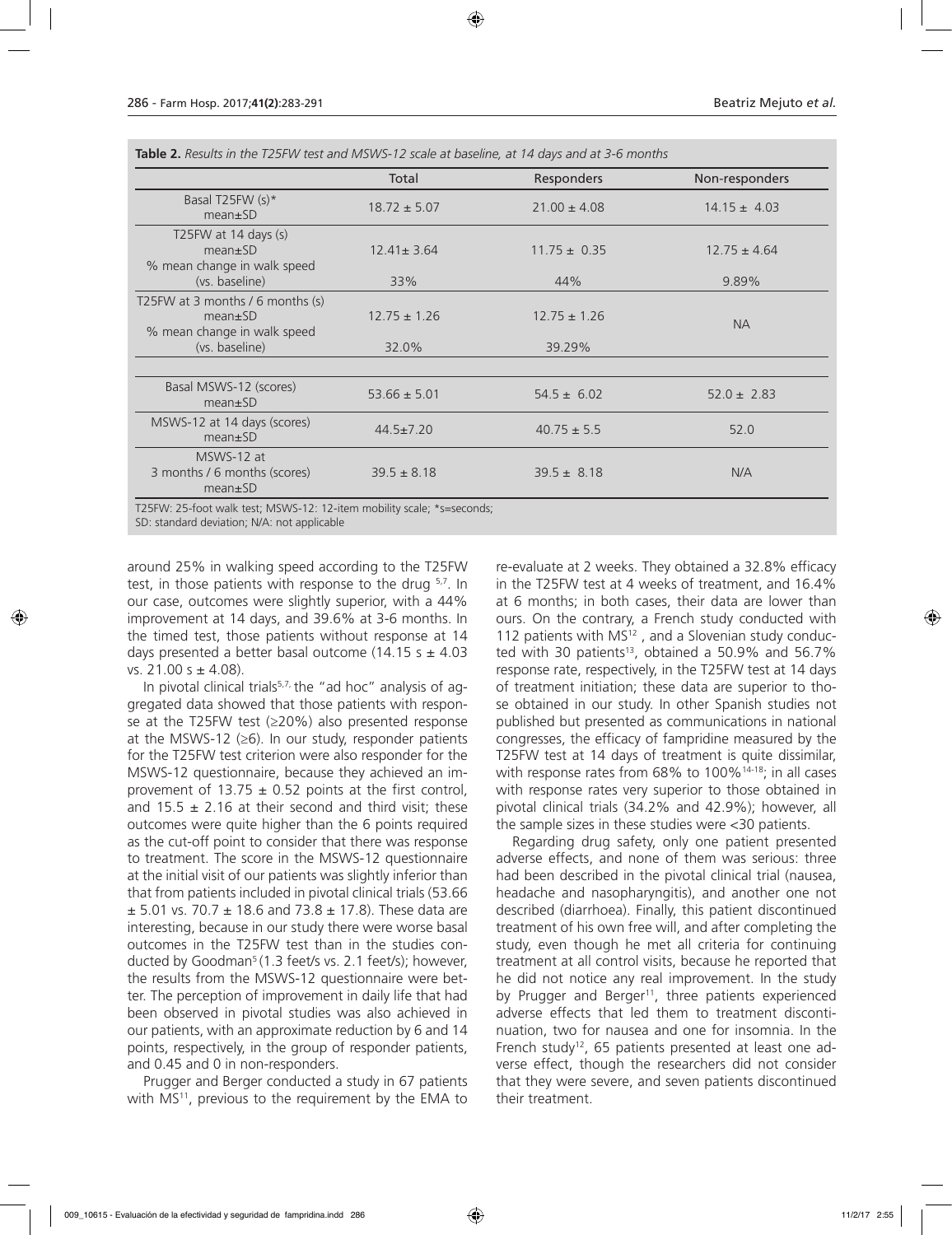The authorization for fampridine marketing in Spain is on conditional approval; this means that more information is expected about this medication, specifically about its benefits beyond its effects on walk speed, and about an early identification of responder patients, therefore it is important to continue analyzing the data obtained in real clinical practice 3 .

The main limitation in our study is its reduced sample size. The outcomes achieved are hopeful, both in efficacy and in safety, particularly because fampridine is the only drug currently authorized by the AEMPS and the EMA for controlling such a disabling symptom as instability while walking.

## **References**

- 1. Compston A, Coles A. Multiple sclerosis. Lancet. 2008;372 (9648):1502-17.
- 2. National Institute of Neurological Disorders and Stroke. Esclerosis múltiple: Esperanza en la investigación (Consultado 05 noviembre 2015). Disponible en: http://espanol.ninds.nih.gov/trastornos/ esclerosis\_multiple.htm.
- 3. Ficha técnica Fampyra®. Agencia Española de Medicamentos y Productos Sanitarios. (Consultado 10 septiembre 2015). Disponible en: http://www.ema.europa.eu/docs/es\_ES/document\_library/ EPAR\_-\_Product\_Information/human/002097/WC500109956.pdf
- 4. Cadavid D, Tang Y, O´Neill G. Sensibilidad de la escala ampliada del estado de discapacidad (EDSS) a la progresión de la enfermedad y la intervención terapéutica en las formas progresivas de la EM. Rev Neurol 2010; 51 (6): 321-329.
- 5. Goodman AD, Brown TR, Krupp LB, Schapiro RT, Schwid SR, Cohen R et al. Sustained-release oral fampridine in multiple sclerosis: a randomised, double-blind, controlled trial. Lancet. 2009; 373: 732–38.

#### **VERSIÓN ESPAÑOLA**

## **Introducción**

La Esclerosis Múltiple (EM) es una enfermedad desmielinizante del Sistema Nervioso Central (SNC), que generalmente se manifiesta por un inicio en brotes con diversos síntomas que varían en función de la localización y magnitud del ataque. Al cabo de los años, en aproximadamente la mitad de los pacientes la enfermedad evoluciona de una forma en brotes a una fase progresiva que produce un grado creciente de discapacidad, con importantes repercusiones en la calidad de vida y productividad de los pacientes<sup>1</sup>.

Los síntomas son muy diversos ya que se pueden ver afectados los nervios de cualquier parte del cerebro o la médula espinal, por ello, pueden aparecer trastornos visuales, alteraciones de la deambulación, trastornos sensitivos, problemas urinarios entre otros<sup>1</sup>. Esta patología es una de las causas más frecuente de discapacidad en los adultos jóvenes. Produce numerosas secuelas, de las cuales la reducción de la movilidad es uno de los aspectos más negativos tanto a nivel psíquico como a nivel físico.

Durante los últimos 20 años, los investigadores han hecho grandes adelantos en el tratamiento de la EM debido al nuevo conocimiento sobre el sistema inmunita-

- 6. Olek MJ, Mowry E. Pathogenesis and epidemiology of multiplesclerosis. Revision Up to Date 2015. (Consultado 05 noviembre 2015). Disponible en: http://www.uptodate.com. mergullador.sergas.es:2048/contents/pathogenesis-and-epidemiology-of-multiple-sclerosis?source=search\_result&search=Pathogenesis+and+epidemiology+of+multiplesclerosis&selected-Title=1%7E150
- 7. Goodman AD, Brown TR, Edwards KR, et al. A phase 3 trial of extended release oral dalfampridine in multiple sclerosis. Ann Neurol. 2010;68:494–502.
- 8. Ruck T, Bittner S, Simon OJ, et al. Long-term effects of dalfampridine in patients with multiple sclerosis. Journal of the Neurological Sciences. 2014;337(1):18–24.
- 9. Hochsprung A, Heredia-Camacho B, Castillo M, Izquierdo G, Escudero-Uribe S. Validez clínica de las variables cuantitativas de la marcha en pacientes con esclerosis múltiple. Comparativa entre el test de los 25 pies y el sistema electrónico de marcha GAITRite®. Rev Neurol. 2014;59 (1): 8-12.
- 10. Hobart J, Blight AR, Goodman A, Lynn F, Putzki N. Timed 25-Foot Walk Direct evidence that improving 20% or greater is clinically meaningful in MS. Neurology. 2013;80(16):1509-17.
- 11. Prugger M, Berger T. Assessing the long-term clinical benefit of prolonged-release fampridine tablets in a real-world setting: a review of 67 cases. Patient Relat Outcome Meas. 2013;4:75–85.
- 12. Allart E, Benoit A, Blanchard-Dauphin A, Tiffreau V, Thevenon A, Zephir H et al. Sustained-released fampridine in multiple sclerosis: effects on gait parameters, arm function, fatigue, and quality of life. J Neurol. 2015;262(8):1936–1945.
- 13. Pavsic K, Pelicon K, Ledinek AH, Sega S. Short-term impact of fampridine on motor and cognitive functions, mood and quality of life among multiple sclerosis patients. Clin Neurol Neurosurg. 2015;28(139):35–40
- 14. Díaz Gómez E, Martínez Nieto C, Ramírez Herraiz E, Deben Tiscar E, Ibáñez Zurriaga A, Morell Baladrón A. Evaluación de la efectividad de fampridina [poster nº701]. Farm Hosp. 2014 Oct;38 Suppl 1:1-455. doi: 10.7399/FH.2014.38.sup1.8063

rio y la capacidad de usar la resonancia magnética (RM) para monitorizar la enfermedad. Hasta hace unos años las terapias aprobadas por la European Union Agency (EMA) para el tratamiento de la EM eran medicamentos moduladores de la enfermedad (fármacos inmunomoduladores e inmunosupresores). En los últimos años la industria farmacéutica ha investigado en el desarrollo de nuevas moléculas que puedan mejorar los síntomas que produce la EM y mejorar la calidad de vida de los pacientes<sup>2</sup>. Los nuevos fármacos para la mejoría de los síntomas de la EM (tetrahidrocannabinol/cannabidiol y fampridina) son uno de los últimos logros para los pacientes que padecen esta enfermedad. Fampridina representa un avance importante, es el primer fármaco comercializado para mejorar uno de los síntomas más incapacitantes que presentan los pacientes con EM, la alteración de la marcha; más del 70% de los pacientes refieren impedimento de la marcha como síntoma de la enfermedad. La Agencia Española de Medicamentos y Productos Sanitarios (AEMPS) autorizó en el año 2012 su comercialización.

Fampridina (4-aminopiridina) actúa bloqueando los canales de potasio, reduciendo la fuga de corriente ió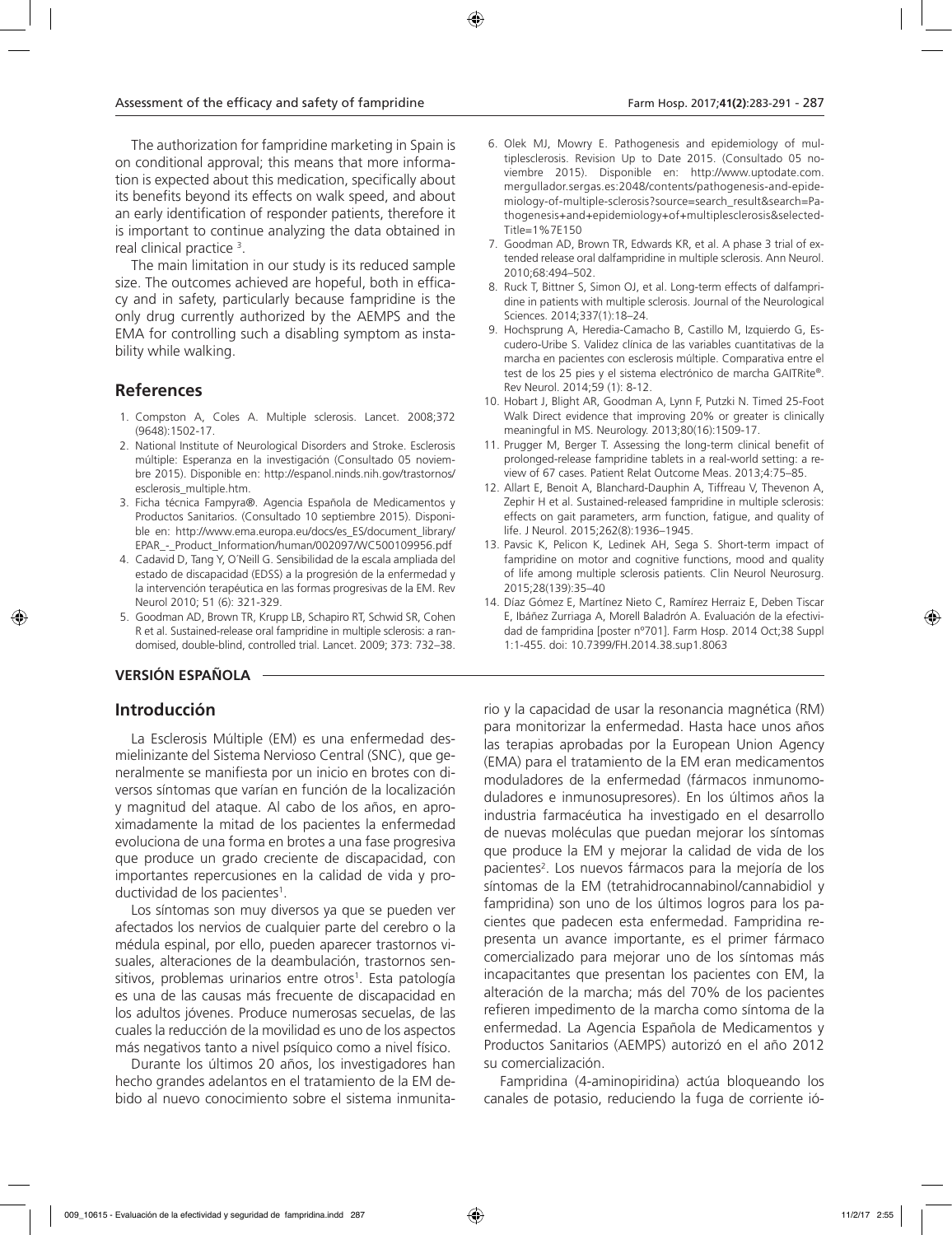nica a través de estos canales y, por tanto, prolonga la repolarización e intensifica la formación del potencial de acción en los axones desmielinizados y en la función neurológica. Presumiblemente, al intensificar la formación del potencial de acción, se podrán conducir más impulsos en el sistema nervioso central, mejorando la velocidad de la marcha, al tiempo que disminuye la sensación de rigidez y espasticidad<sup>3</sup>.

El objetivo de este estudio fue evaluar la efectividad y seguridad en los pacientes adultos que iniciaron tratamiento con fampridina en la mejoría de la marcha, a través del test de marcha de los 25 pies (T25FW) y escala de movilidad de 12 ítems de la EM (MSWS-12).

#### **Métodos**

Se realizó un estudio descriptivo retrospectivo en el que se incluyeron todos los pacientes diagnosticados de EM con afectación de la marcha, que iniciaron tratamiento con fampridina, entre marzo de 2014 y febrero de 2015. La dosis administrada fue la recogida en ficha técnica, un comprimido de 10 mg cada 12 horas (un comprimido por la mañana y un comprimido por la noche).

Los criterios de inclusión establecidos en el protocolo fueron: diagnóstico de EM Remitente-Recidivante (EM-RR), EM Secundaria Progresiva (EM-SP) o EM Primaria Progresiva (EM-PP) acompañado de discapacidad de la marcha; edad mayor de 18 años, aclaramiento de creatinina mayor de 80 ml/min, sin historia previa de crisis epilépticas y sin tratamiento con medicamentos inhibidores de cationes orgánicos tipo 2 (OCT-2).

La alteración de la marcha se evaluó mediante la Escala Expandida del Estado de Discapacidad (EDSS), incluyendo a aquellos pacientes con puntuación final entre 4 y 7.

Se registraron las siguientes variables para cada paciente tras la revisión de la historia clínica electrónica del SERGAS (IANUS®): sexo, edad, tipo de EM, terapéutica concomitante inmunomoduladora (interferón beta, acetato de glatirámero o natalizumab), duración de la enfermedad, puntuación de la EDDS, prueba T25FW y escala MSWS-12. Estos dos últimos ítems se evaluaron antes de iniciar el tratamiento, a los 14 días y a los 3 ó 6 meses en los pacientes que llegaron a completar este periodo en el momento del análisis de los datos.

La prueba T25FW cuantifica la función de los miembros inferiores y la movilidad, y consiste en recorrer una distancia de 25 pies (7,625 m) cronometrando el tiempo. El paciente se sitúa en el extremo del recorrido y debe caminar esa distancia tan rápidamente como pueda, pero de forma segura. El tiempo comienza a contar desde la señal de inicio y concluye cuando se alcanza la marca de los 25 pies4 . El cuestionario MSWS-12 consta de 12 preguntas sobre las limitaciones para caminar que le ha producido la EM en las dos últimas semanas, y que

los pacientes deben contestar puntuando de 1 a 5, donde 1 es nada, 2 un poco, 3 moderadamente, 4 bastante y 5 extremadamente.

Los criterios de efectividad que se consideraron fueron: aumento de la velocidad en el test T25FW ≥ 20% y disminución ≥ 6 puntos en la escala MSWS-12. Estos beneficios clínicos debían ser observados en la primera visita tras el inicio del tratamiento (semana 2), en cuyo caso se consideraban respondedores y se mantenía el tratamiento con fampridina. En el mes 3 o 6 se volvían a evaluar y si no presentaban esta mejoría clínica los pacientes eran considerados no respondedores y el tratamiento se debía suspender.

En cuanto a la seguridad se revisó si los pacientes habían sufrido alguno de los efectos adversos más frecuentes que se describieron en el ensayo clínico fase III pivotal: infección del tracto urinario, caída, insomnio, dolor de cabeza, astenia, mareos, nauseas, dolor de espalda, trastornos del equilibrio, infección del tracto respiratorio superior, artralgia, nasofaringitis y parestesias<sup>5</sup>.

Para el estudio estadístico se utilizó el programa SPSS®, realizándose un análisis descriptivo para todas las variables. Las variables cualitativas se analizaron calculando frecuencias absolutas y relativas (n y porcentaje) y las variables cuantitativas se estudiaron a través de la media y desviación estándar.

#### **Resultados**

El número de pacientes que cumplieron los criterios de inclusión del estudio fue de 6. En la tabla 1 se recogen los datos demográficos, de diagnóstico, tratamiento y variables asociadas a la enfermedad, así como el desglose de los resultados en pacientes respondedores y no respondedores.

La EM-RR fue el tipo más prevalente mientras que ninguno de los pacientes tenía diagnóstico de EM-PP. Recibían tratamiento inmunomodulador de manera concomitante 3 de los pacientes; este número sólo supone el 6,7% de los pacientes con EM que están con tratamiento inmunomodulador a seguimiento en nuestra consulta de atención farmacéutica.

La primera evaluación de efectividad del fármaco se realizó en todos los pacientes a los 14 días del inicio. La tasa de respuesta al tratamiento con fampridina según el protocolo ha sido del 66,7% (4 de los 6 pacientes). El segundo test se realizó en los cuatro pacientes respondedores a los 3 ó 6 meses desde el inicio según consulta. La mejora obtenida en la primera revisión se mantuvo en la escala MSWS-12 e incluso se mejoró en la prueba T25FW (Tabla 2).

En cuanto a la seguridad, sólo uno de los pacientes presentó efectos adversos, todos de intensidad leve y sin repercusión en el paciente, que no tuvo que discontinuar el tratamiento por este motivo. Tres de ellos descritos en el ensayo pivotal (nauseas, cefalea y nasofaringitis) y otro no recogido (diarrea).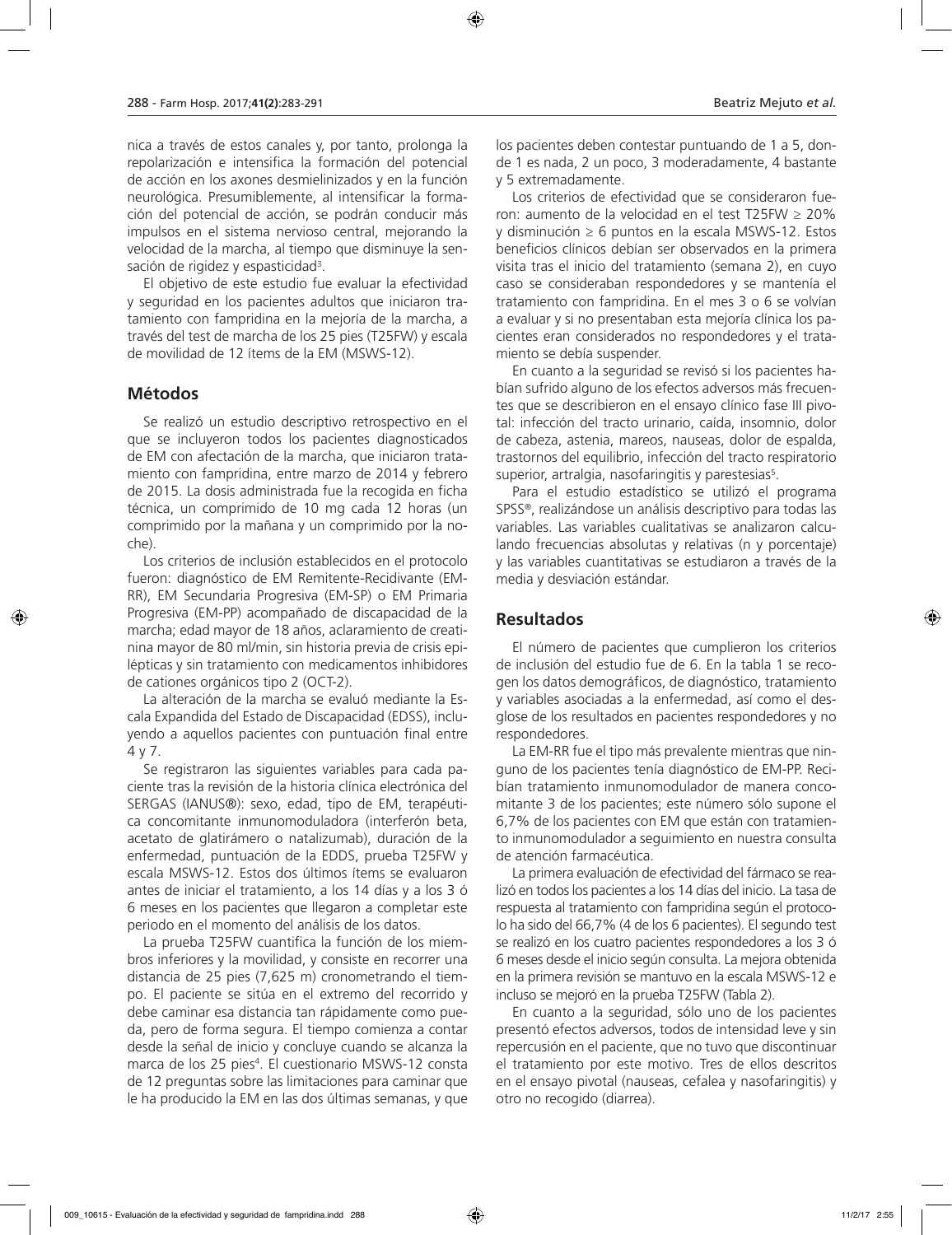|                                                  | Total            | Respondedores    | No respondedores |
|--------------------------------------------------|------------------|------------------|------------------|
| Edad en años media±SD                            | $55,5 \pm 9,22$  | $56,5 \pm 11,56$ | $53,5 \pm 3,53$  |
| Género $n^{\circ}$ (%)                           |                  |                  |                  |
| Hombres                                          | 2(33,3)          |                  | 0                |
| <b>Mujeres</b>                                   | 4(66,7)          |                  |                  |
| Tipo EM $n^{\circ}$ (%)                          |                  |                  |                  |
| <b>RR</b>                                        | 5(83,3)          | $\overline{4}$   |                  |
| <b>SP</b>                                        | 1(16,6)          | $\overline{0}$   |                  |
| Tratamiento inmunomodulador<br>concomitante      | $3(50\%)$        | 3                | $\Omega$         |
| Duración de la enfermedad<br>en años<br>Media±SD | $11,47 \pm 6,06$ | $11,7 \pm 7,09$  | $11,0 \pm 5,65$  |
| Escala EDSS<br>Media±SD                          | $5.75 \pm 0.88$  | $5.62 \pm 1.11$  | $6 \pm 0.0$      |

**Tabla 1.** *Datos demográficos, de diagnóstico, tratamiento y variables asociadas a la enfermedad* 

**Tabla 2.** *Resultados de la pruebas T25FW y escala MSWS-12 basales, a los 14 días y a los 3-6 meses* 

|                                                                                  | Total            | <b>Respondedores</b> | No respondedores |
|----------------------------------------------------------------------------------|------------------|----------------------|------------------|
| T25FW basal $(s)^*$<br>$media \pm SD$                                            | $18,72 \pm 5,07$ | $21,00 \pm 4,08$     | $14.15 \pm 4.03$ |
| T25FW 14 días (s)<br>$media \pm SD$<br>% cambio medio en la velocidad de         | $12,41 \pm 3,64$ | $11,75 \pm 0,35$     | $12,75 \pm 4,64$ |
| la marcha (comparado con el basal)                                               | 33%              | 44%                  | 9,89%            |
| T25FW 3 meses/6 meses (s)<br>$media \pm SD$<br>% cambio medio en la velocidad de | $12,75 \pm 1,26$ | $12,75 \pm 1,26$     | <b>NA</b>        |
| la marcha (comparado con el basal)                                               | 32,0%            | 39,29%               |                  |
|                                                                                  |                  |                      |                  |
| MSWS-12 basal (puntos)<br>$media \pm SD$                                         | $53,66 \pm 5,01$ | $54.5 \pm 6.02$      | $52,0 \pm 2,83$  |
| MSWS-12 14 días (puntos)<br>$media \pm SD$                                       | $44,5 \pm 7,20$  | $40,75 \pm 5,5$      | 52,0             |
| MSWS-12 3 meses/6 meses<br>(puntos)<br>$media \pm SD$                            | $39.5 \pm 8.18$  | $39.5 \pm 8.18$      | N/A              |

T25FW: test de marcha de los 25 pies; MSWS-12: escala de movilidad de 12 ítems; \*s=segundos; SD: desviación estándar; NA: no aplica

## **Discusión**

La EM afecta más a mujeres que a hombres, el ratio de incidencia mujeres-hombres es de aproximadamente 2:1; aunque algunos datos sugieren que este ratio es incluso mayor6 . Esta proporción es la que encontramos en la población de nuestro estudio, y tanto la edad media de los pacientes, 55 años, como el porcentaje por sexos (33,3% hombres vs 66,7% mujeres) es similar a los datos obtenidos en los ensayos clínicos que sirvieron para la autorización de fampridina por parte de la EMA 5,7.

La progresión de la enfermedad es característico de la EM-PP y EM-SP6 *.* El porcentaje de pacientes en nuestro

caso si difiere del de los estudios pivotales MS-F203<sup>5</sup> y MS-F2047 , siendo más elevado el número de pacientes con EE-RR (83,3% vs 27% y 35,8%) y más bajo el de pacientes con EM-SP (16,6% vs 55% y 51,7%). Sin embargo el tiempo de evolución de la enfermedad desde el diagnóstico es bastante similar (11,5 años vs 13,4 y 14,4 años). En nuestra serie sólo el 50% de los pacientes están a tratamiento con algún fármaco modulador de la enfermedad, dato inferior al 66% y 69,2% de los ensayos pivotales y superior al 30,8% de un estudio alemán<sup>8</sup>.

En la actualidad, la manera de valorar la marcha más extendida en la práctica clínica es la prueba T25FW, en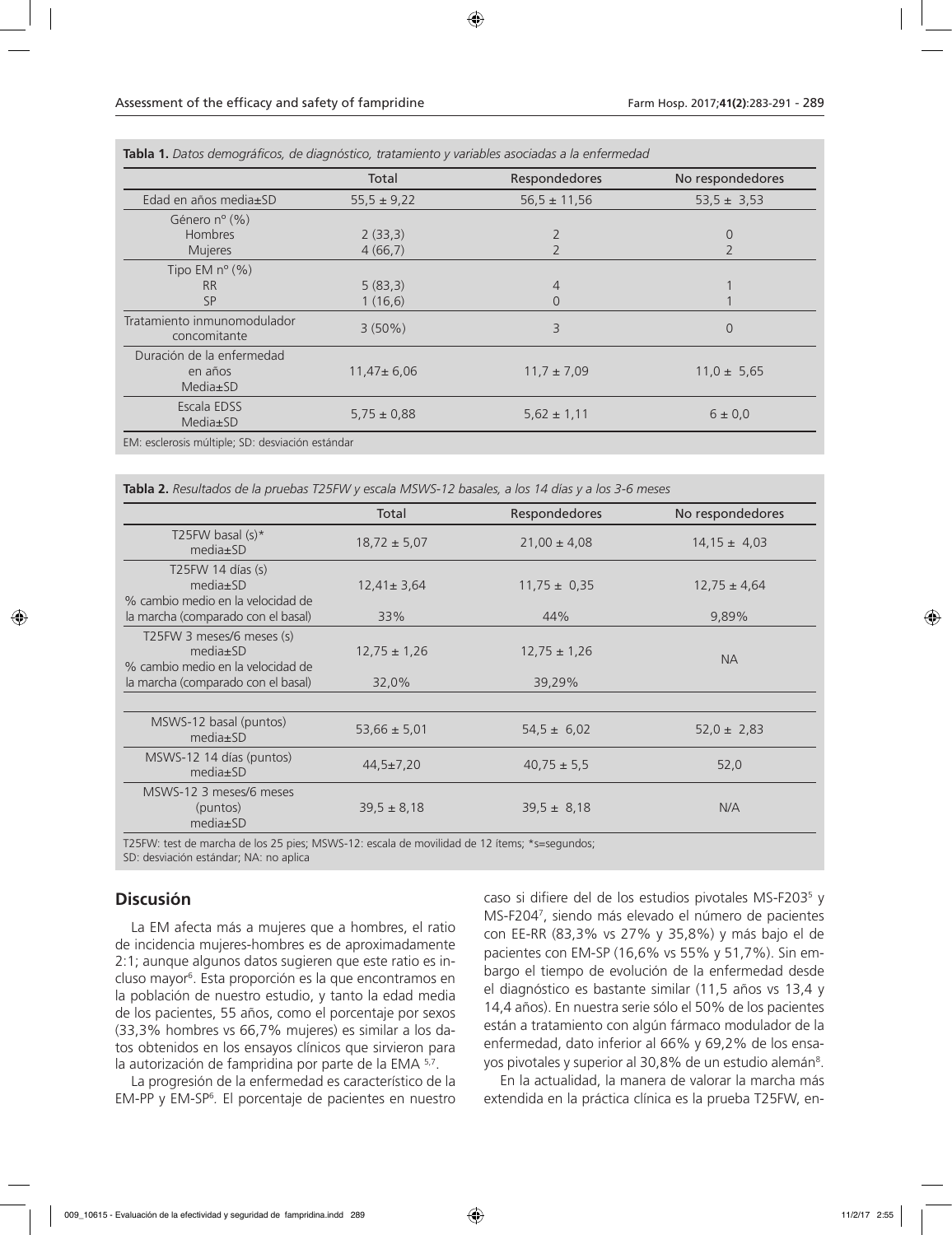marcada desde 1994 en la Multiple Sclerosis Functional Composite, para evaluar la funcionalidad en EM9 . Una de las cuestiones que debemos responder es si esta prueba, utilizada para evaluar la efectividad de fampridina, tanto en los ensayos clínicos como en nuestro caso, posee la relevancia clínica suficiente para que sus resultados se relacionen con la mejora de la habilidad para caminar, calidad de la marcha, resistencia y duración del efecto. Según diversos estudios, a partir de un 20% de mejora en la velocidad de la marcha, es clínicamente relevante y se correlaciona con mejoras en la percepción de la capacidad de andar (MSWS-12)10.

La fampridina ha demostrado en los ensayos realizados por Goodman et al. una mejora en torno al 25% de la velocidad de la marcha en la prueba T25FW, en pacientes respondedores al fármaco<sup>5,7</sup>. En nuestro caso los resultados son ligeramente superiores siendo la mejora a los 14 días del 44% y a los 3/6 meses del 39,6%. En la prueba cronometrada son los pacientes no respondedores a los 14 días los que tienen un mejor resultado basal  $(14, 15 s \pm 4, 03 vs 21, 00 s \pm 4, 08)$ .

En los ensayos pivotales<sup>5,7</sup> el análisis "ad hoc" de datos agrupados, mostró que los sujetos con respuesta en la prueba T25FW (≥20%) también presentaron respuesta en la MSWS-12 (≥6). Los pacientes respondedores en nuestro estudio para el criterio de la prueba T25FW lo fueron también para el cuestionario MSWS-12, ya que obtuvieron una mejora de 13,75  $\pm$  0,52 puntos en el primer control y de 15,5  $\pm$  2,16 en la segunda y tercera visita, resultados bastante por encima de los 6 puntos que se exigían como corte para considerar que había respuesta al tratamiento. La puntuación del cuestionario MSWS-12 en la visita de inicio de nuestros pacientes fue ligeramente inferior a la que tenían los pacientes incluidos en los ensayos pivotales (53,66  $\pm$  5,01 vs 70,7  $\pm$ 18,6 y 73,8  $\pm$  17,8). Estos datos son interesantes ya que en nuestro estudio se obtuvieron peores resultados basales en la prueba T25FW que en los ensayos realizados por Goodman<sup>5</sup> (1,3 pies/s vs 2,1 pies/s) sin embargo, los resultados del cuestionario MSWS-12 fueron mejores. La percepción de mejora para la vida diaria que se veía en los ensayos pivotales se obtuvo también en nuestros pacientes, con una disminución de aproximadamente 6 y 14 puntos respectivamente en el grupo de los pacientes respondedores y de 0,45 y 0 en los no respondedores.

Prugger y Berger llevaron a cabo un estudio en 67 pacientes con EM11, realizado previo al requisito de la EMA de reevaluar a las 2 semanas, en el que obtuvieron una efectividad del 32,8% en el test T25FW a las 4 semanas de tratamiento y del 16,4% a los 6 meses, datos inferiores a los nuestros en ambos casos. Por el contrario, en un estudio francés realizado en 112 pacientes con EM12 y otro esloveno realizado en 30 pacientes<sup>13</sup>, obtuvieron una tasa de respuesta en la prueba de T25FW a los 14 días de iniciar el tratamiento del 50,9% y del 56,7% respectivamente, datos superiores al obtenido en nuestro

trabajo. La efectividad de la fampridina en otros estudios españoles no publicados presentados como comunicaciones a congresos nacionales, medida por la prueba T25FW a los 14 días de tratamiento, es bastante dispar, con porcentajes de respuesta que van del 68% hasta el 100%14-18; todos ellos con tasas de respuesta muy superiores a las obtenidas en los ensayos pivotales (34,2% y 42,9%), si bien los tamaños muestrales de estos estudios son en todos los casos inferiores a 30 pacientes.

En cuanto a la seguridad del fármaco sólo uno de los pacientes presentó efectos adversos, ninguno de ellos serio, tres descritos en el ensayo pivotal (nauseas, cefalea y nasofaringitis) y otro no recogido (diarrea). Finalmente este paciente abandonó el tratamiento por voluntad propia, y después de finalizado el estudio, a pesar de cumplir en todos los controles con los criterios de mantenimiento del tratamiento, porque refería que no notaba mejoría real. En el estudio de Prugger y Berger11 tres pacientes experimentaron efectos adversos que les hicieron abandonar el tratamiento, dos por náuseas y otro por insomnio. En el estudio francés<sup>12</sup>, 65 de los pacientes presentaron al menos un efecto adverso, aunque los investigadores no consideraron severo ninguno de ellos y 7 pacientes discontinuaron su tratamiento.

La autorización de comercialización de fampridina en Europa se trata de una aprobación condicional, lo que significa que se espera obtener más información sobre este medicamento, en concreto sobre sus beneficios más allá de los efectos en la velocidad de la marcha y sobre la identificación temprana de los pacientes respondedores¸ por lo que es importante seguir analizando los datos obtenidos en la práctica clínica real<sup>3</sup>.

Como principal limitación de nuestro se encuentra el bajo tamaño muestral. Los resultados obtenidos, tanto en eficacia como en seguridad, son esperanzadores, sobre todo cuando fampridina es el único fármaco autorizado actualmente por la AEMPS y EMA para controlar un síntoma tan discapacitante como es la inestabilidad de la marcha.

#### **Referencias**

- 1. Compston A, Coles A. Multiple sclerosis. Lancet. 2008;372 (9648):1502-17.
- 2. National Institute of Neurological Disorders and Stroke. Esclerosis múltiple: Esperanza en la investigación (Consultado 05 noviembre 2015). Disponible en: http://espanol.ninds.nih.gov/trastornos/ esclerosis\_multiple.htm.
- 3. Ficha técnica Fampyra®. Agencia Española de Medicamentos y Productos Sanitarios. (Consultado 10 septiembre 2015). Disponible en: http://www.ema.europa.eu/docs/es\_ES/document\_library/ EPAR\_-\_Product\_Information/human/002097/WC500109956.pdf
- 4. Cadavid D, Tang Y, O´Neill G. Sensibilidad de la escala ampliada del estado de discapacidad (EDSS) a la progresión de la enfermedad y la intervención terapéutica en las formas progresivas de la EM. Rev Neurol 2010; 51 (6): 321-329.
- 5. Goodman AD, Brown TR, Krupp LB, Schapiro RT, Schwid SR, Cohen R et al. Sustained-release oral fampridine in multiple sclerosis: a randomised, double-blind, controlled trial. Lancet. 2009; 373: 732–38.